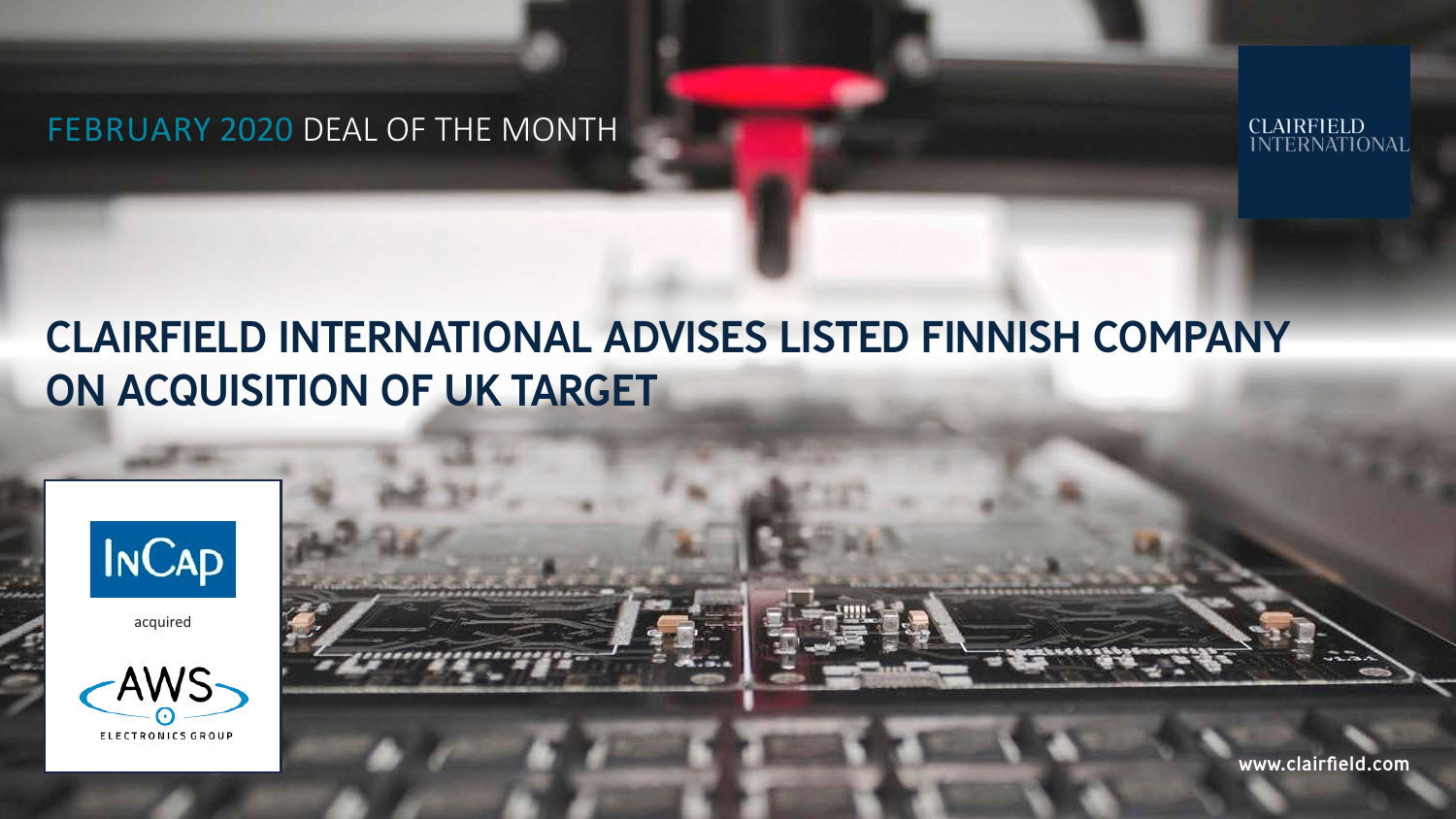#### **CLAIRFIELD** INTERNATIONAL

#### Transaction summary

Incap Corporation (ICP:HEL) acquired 100% ownership of AWS Electronics Group, an electronic manufacturing services (EMS) provider specialized in high complexity services with production facilities in the UK and Slovakia. AWS will continue to run its own operations as independent units within Incap.

#### Profile of the companies



Incap Corporation is an international contract manufacturer with factories in Estonia and India, and a sourcing team in Hong Kong. Its headquarters are located in Finland, and it has been publicly listed at the NASDAQ Helsinki since 1997. It currently employs approximately 800 people. The company serves suppliers of hightechnology equipment in their own business segments.



AWS Electronics Group is a UK-based company that focuses on high complexity EMS services for the entire electronic product life-cycle, including design, manufacturing, and repair. Servicing industrial controls for the medical, automotive, aerospace, and scientific instrumentation industries among others, the company has revenues of GBP 35 million and more than 400 employees in the UK and Slovakia.

#### Transaction rationale

With this acquisition, Incap will be able to improve service and product offering to its existing customers, widen its customer base, enter into new market segments in the UK and Central Europe and increase its geographic presence in key areas such as USA and South-East Asia. The production facilities in the UK and Slovakia complement Incap's current production facilities located in Estonia and India. The acquisition will open the opportunity to widen the commercial prospects between the UK and India. In the longterm, the acquisition is also expected to bring synergy benefits in material purchasing and cross-selling opportunities, among other areas.

#### Clairfield role

Clairfield International acted as exclusive financial advisor to InCap Oyj.

The advisory work was performed by team members from Clairfield Finland and UK. The crossborder team helped Incap to create several solutions to negotiate and close the deal efficiently taking into account UK specific issues as well as requirements by a Finnish listed company. The uncertainty regarding the future trading arrangements between the UK and EU markets was an issue that INCAP needed to consider carefully in evaluating the acquisition of AWS in the UK. Clairfield provided input into this discussion with INCAP, ultimately deciding that the acquisition of a prime manufacturing site in the UK was the most effective way to enter this market.

"We are happy and thankful for the whole team that worked together with us in this transaction. The integrated Clairfield advisory team from Finland and the UK was able to provide solutions that were central in the deal making", says Otto Pukk, president and CEO of Incap Group.

Deal team: Ari Leppänen, Chris Gregory, Peter Bull, Timo Brandstack, Nicklas Sivula